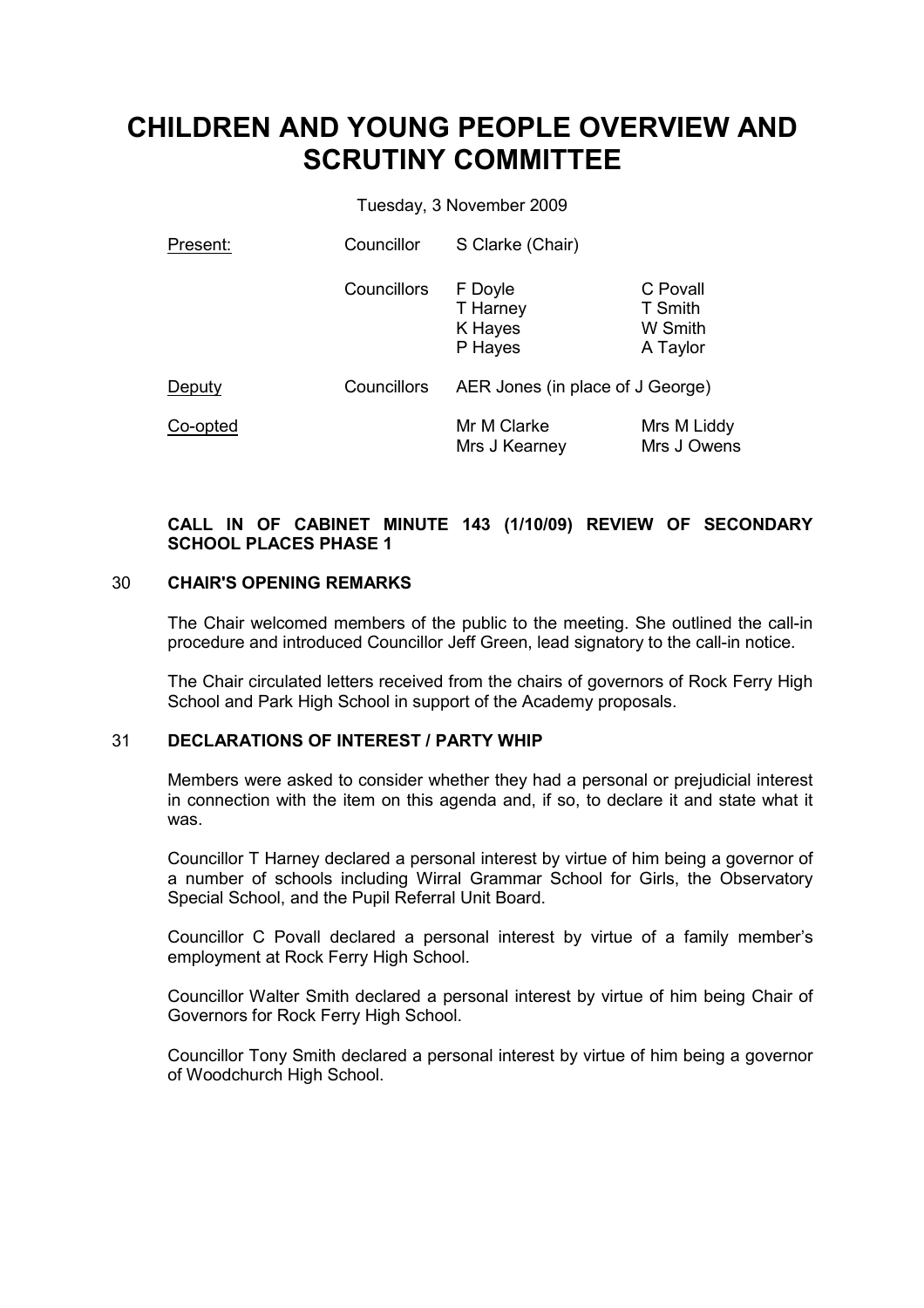Councillor Sheila Clarke declared a personal interest by virtue of her being a governor of Wirral Grammar School for Boys and Bebington High School.

Councillor Phil Davies declared a personal interest by virtue of him being a governor of Wirral Metropolitan College.

Mrs M Kearney declared a personal interest by virtue of her being Chair of Governors for Devonshire Park Primary School

Members were reminded that they should also declare, pursuant to paragraph 18 of the Overview and Scrutiny Procedure Rules, whether they were subject to a party whip in connection with the item to be considered and, if so, to declare it and state the nature of the whipping arrangement. No such declarations were made.

#### 32 EXPLANATION OF THE CALL-IN BY LEAD SIGNATORY

Councillor Jeff Green, Leader of the Conservative Group, outlined the reasons for his opposition to the proposed closure of Ridgeway High School, as set out in the call-in notice. He referred to the contents of the Ofsted report indicating that Ridgeway was an outstanding school with exceptional examination results, making it the second best community school in Wirral with one of the highest 'value added' scores in the country. He commented that this school's record in raising educational attainment should be nurtured, supported and celebrated, and suggested that it should therefore be retained in the core of any school reorganisation proposals as an excellent school.

Councillor Green also commented on the bidding documents for the two new Academies and the future predictions in terms of educational attainment indicating that it would take them five years to achieve the results which were now being achieved at Ridgeway.

In light of the above, he asked Cabinet to show more decisive leadership and reverse its decision to close Ridgeway High School.

#### 33 EVIDENCE FROM CALL-IN WITNESSES

(a) Mr Andrew Taylor, Tranmere Hall Estate Residents Association, addressed the meeting. He referred to the significant responsibilities associated with the running of a large school and in overseeing the design and building of the academy and commented that Mr Hughes had no experience in this field. He also expressed his concern that Mr Hughes had refused meet with residents associations and ward councillors to discuss planning and highway issues associated with the proposed new building on the Shaftesbury Youth Club site. He suggested that the use of the playing field for sports activities would be a more legitimate use of this site.

Mr Taylor asked that Cabinet reconsider Mr Hughes' involvement in the proposal as lead sponsor and suggested that there was a potential list of organisations that would be prepared to act as sponsors to the Academy and fulfil this role more effectively.

(b) Mrs June Foster, Mount Estate Residents Association, addressed the meeting and endorsed Mr Taylor's reservations regarding Mr Hughes' role as lead sponsor of the proposed Academy.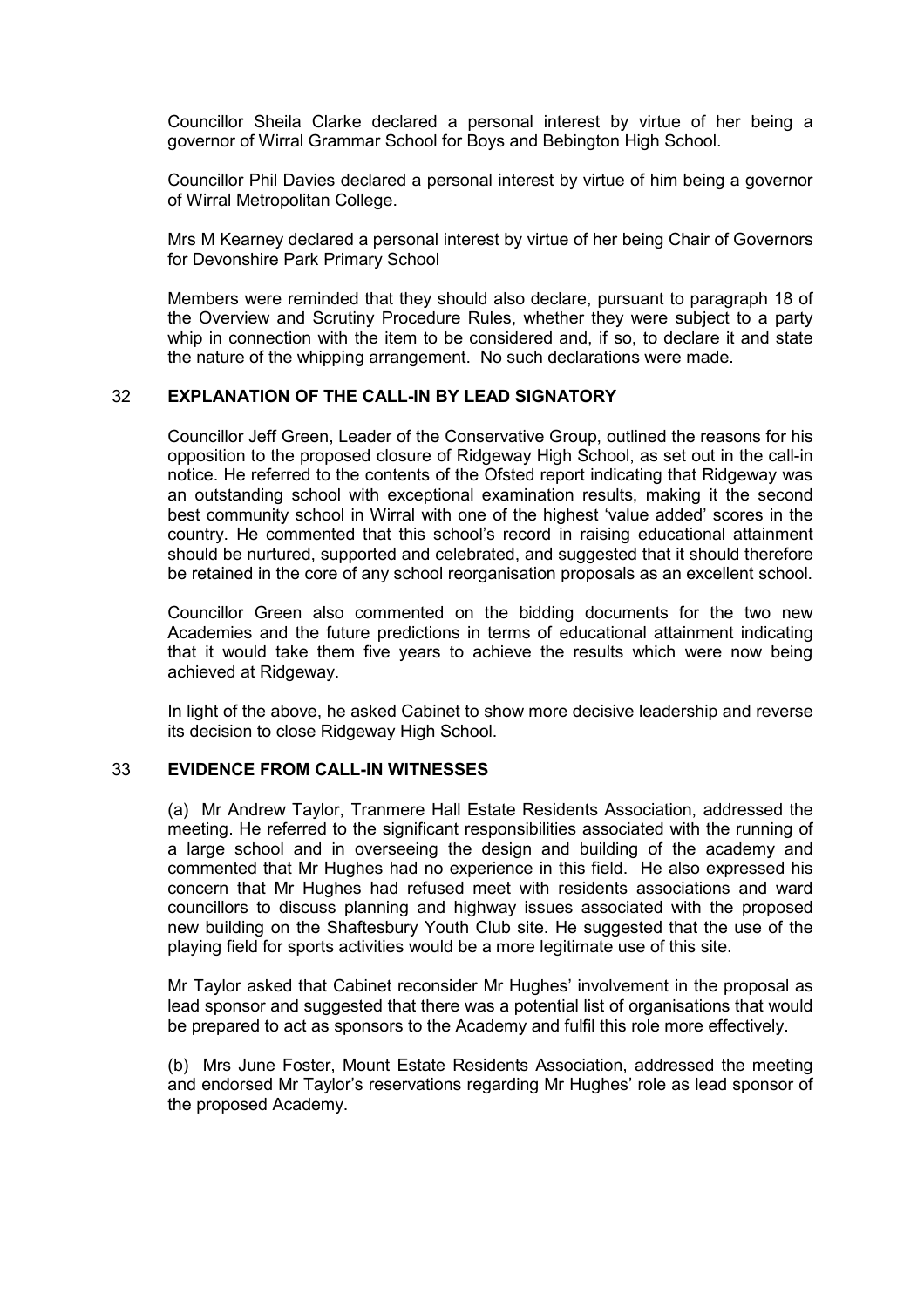(c) Mrs Sally Reynolds, Chair of Governors Ridgeway High School, addressed the meeting. She stated that the governors had embraced the principle of academies to enhance the education of children in Birkenhead but shared the concerns of parents, pupils, staff, and the local community regarding the impact of the current proposals in diluting the achievements of Ridgeway High School. She highlighted the progress which had been made year upon year in terms of educational attainment which demonstrated that it was a proven successful forward thinking school with a family orientated approach.

(d) Councillor Stuart Kelly addressed the meeting. He referred to the Open Roll situation and its consequences in terms of the impact of falling rolls in the primary sector, vacancy rates in Birkenhead schools, and the cost of maintaining empty places. He also acknowledged the need to improve achievement and standards in some of the poorer performing schools.

Councillor Kelly expressed his concern that there were no other alternative options to the current two Academy proposals and highlighted the need for a more open and transparent consultation process to test the potential market for any schools, establish the viability of a boys only school, and bring forward all viable options for consideration by Cabinet. He emphasised that Ridgeway was the best performing school of the three schools affected by the Academy proposals and it should not therefore be closed.

(e) Andrea Bryant, Ridgeway parent, addressed the meeting. She paid tribute to the school for its many achievements and excellent reputation which had been experienced by both family and friends and commented that this was always her first choice secondary school. She described her daughter's experience as a year 7 pupil and thanked the staff for their enthusiasm, hard work and dedication in creating a successful learning environment. She also commented that the Academies' projected examination targets were quite poor when compared with Ridgeway's current achievements.

Mrs Bryant commented on the viability of the proposed Boys Academy. She reported that that both Mosslands and Pensby Boys School were currently undersubscribed and this had supported her view that Birkenhead parents would not choose to send their boys to a new single sex secondary school.

(f) Julie Forshaw, a parent and member of the Ridgeway Community Association, addressed the meeting. She reported that a petition, containing 3,500 signatures, had been gathered expressing the community's opposition to the proposed closure of Ridgeway High School. She referred to the consequences in terms of the loss of education and community facilities, the effect on local businesses, and the removal of parental choice.

She commented that children entering Ridgeway have a high chance of success, as demonstrated by her daughter who had gained a university place and was now involved in mentoring children with a similar background to herself.

(g) A letter setting out the views of Megan Shaw, a current Year 11 pupil at Ridgeway, was read out to the committee. In her opinion "Ridgeway was a great school with a wide range of educational and fun clubs. The school had received an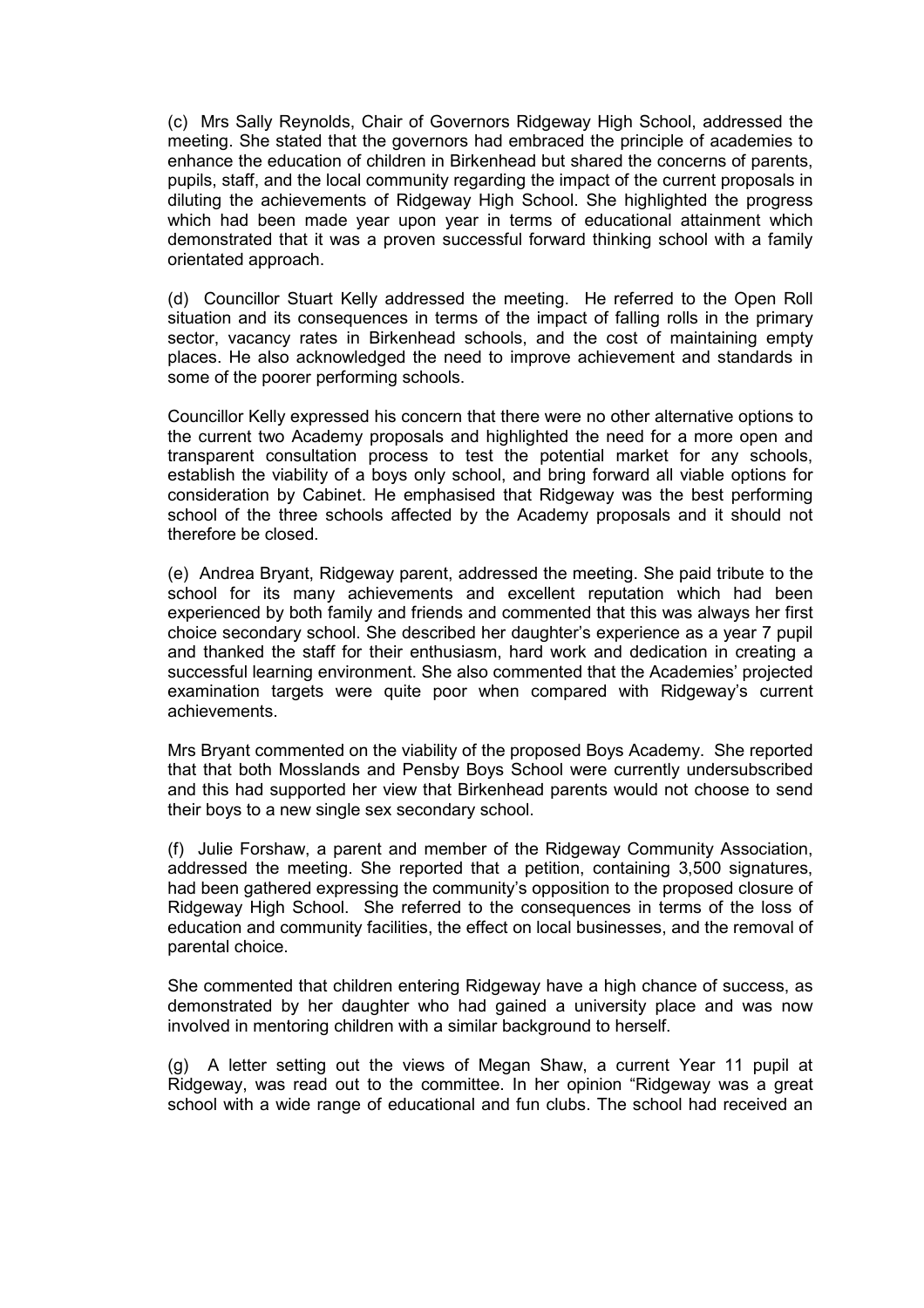outstanding Ofsted Report and it was achieving very good examination results. It was an outstanding school and should not be closed."

(h) Mr W Chan, English Teacher at Ridgeway High School, addressed the meeting. He highlighted Ridgeway's many achievements and commented that their success was due to inspired leadership, committed staff and the relationships forged with pupils on a daily basis. He commented that the school was well established with a good record in developing new innovate methods to "narrow the gap" in educational achievement and it was also an integral part of the local community. He therefore could see no reason to change a school that was working extremely well and exceeding its targets each year.

(i) Mr G Hogben, Chair of Governors of Park High School, addressed the meeting. He reported that his governing body was clear and unanimous in their support for the proposals and had particularly noted the following issues:-

- The forecast spare capacity of 35% of places if no action is taken
- The limits imposed by the District Auditor of no more than 10% surplus places
- The impact of the new girl's academy at Birkenhead High school for Girls in conjunction with Prenton Girls School meant that other co-educational schools would have a substantial gender imbalance in favour of boys.
- The data on pupils' home addresses strongly supports the creation of an Academy in central Birkenhead

The governors acknowledged the need for change in the light falling rolls and the potential consequences for all 3 schools, and supported the Academy proposals because they provided an alternative future for education in Birkenhead and the commitment of significant finance from central government to bring it about.

# 34 EVIDENCE FROM CABINET MEMBER'S WITNESSES

(a) Howard Cooper, Director of Children's Services, gave a presentation outlining the background to the current two Academy proposals, including a numbers of slides showing: the falling population in Wirral and the need to plan for this long term social trend; capacity and surplus places in Birkenhead schools; gender imbalance; the pattern of pupils' addresses to determine the optimum location for the two new secondary schools; and the available funding.

The Director explained that the Academy proposals were being developed in line with government policies "Building Schools for the Future" to improve the quality of facilities that are available, respond to the demographics of the area, and drive forward the aspiration to achieve even higher standards.

The Director responded to questions from members regarding issues identified in the presentation slides.

(b) Frank Field M.P. - Councillor Phil Davies presented a written statement on his behalf in support of the Academy proposals indicating that all evidence currently available concerning Academy schools showed that they dramatically improve the performance of their predecessor schools.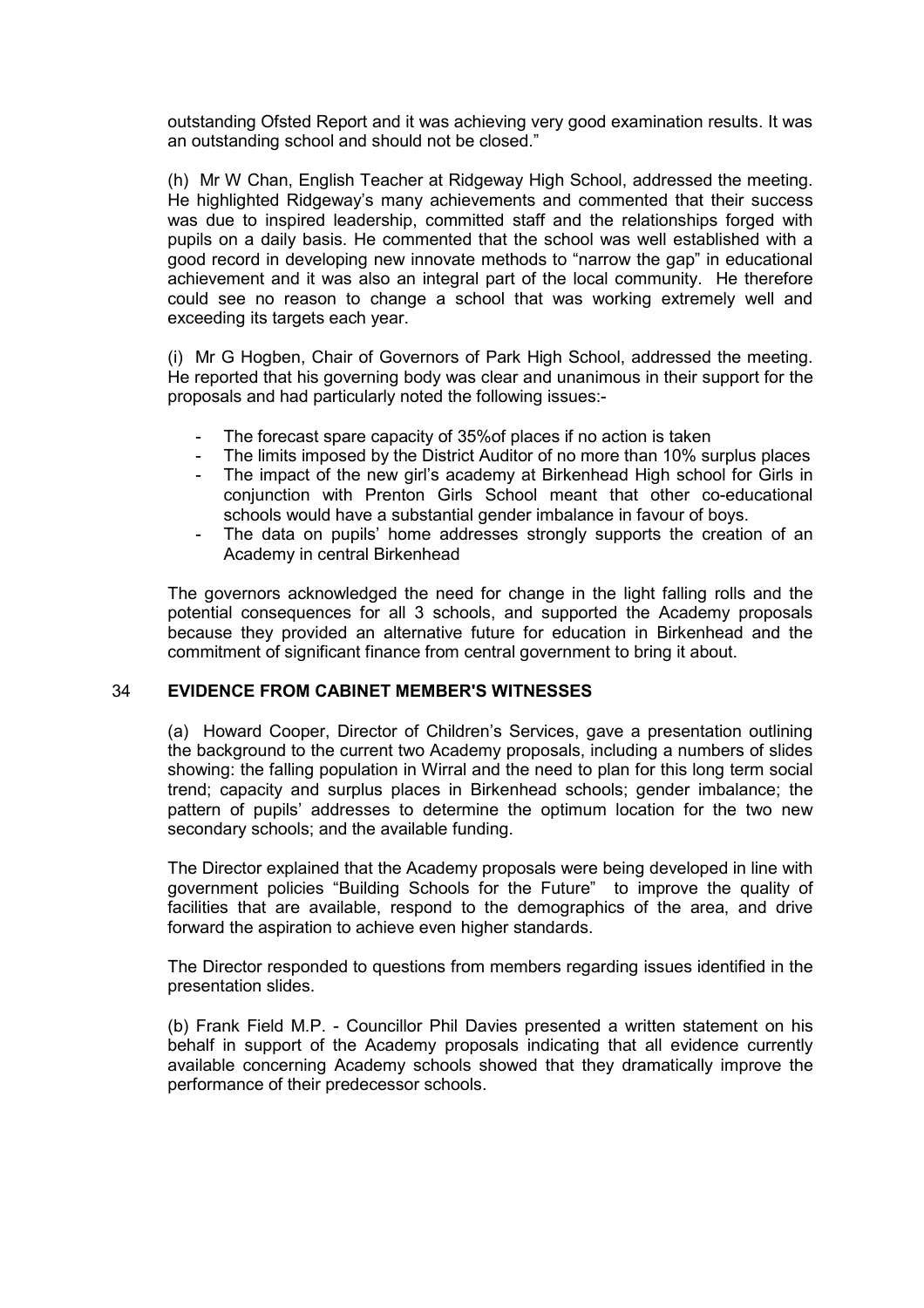The independent Gyte Review had recommended the amalgamation of Park High School and Rock Ferry High School into one new Academy and the closure of Ridgeway and its possible replacement as an Academy, and it was on the basis of these recommendations that the current plans were based.

He urged Members to reflect carefully about the opportunity provided by the Academy proposals.

# 35 SUMMING UP BY MOVER OF THE CALL-IN

Councillor Jeff Green stated that the proposed closure of Ridgeway High School would do nothing to close the gap in educational achievement, particularly in view of the fact that it was a successful school that was achieving its educational targets and where pupils were encouraged to reach their full potential. He acknowledged the contributions made by pupils, parents, teachers and staff, and said that excellence and success should be rewarded. He therefore urged Cabinet to think again regarding the original proposal for a new academy in the Birkenhead area involving the closure of Rock Ferry High and Park High schools, and take the threat of Ridgeway High school off the school reorganisation agenda.

# 36 SUMMING UP BY CABINET MEMBER

Councillor Phil Davies thanked the speakers for their contribution to the debate. He acknowledged that all 3 schools affected by the reorganisation were excellent schools but change was necessary owing to:-

- the hugely falling rolls in secondary education
- the closure of 8 primary schools and the implications for the secondary sector
- the projected 3,000 surplus places in the period 2007/2014
- work in primary to take surplus places out
- all party support for the primary school closures
- all 3 governing bodies had agreed in principle to the Expressions of Interest for the Academy proposals

Councillor Davies explained that the next step was to enter into the feasibility stage of the process which included consultation. He said that he was open minded regarding alternative options but none had been presented so far and urgent action was needed to address the issues raised above.

#### 37 COMMITTEE DEBATE

The Chair thanked all of the speakers for their contribution to the debate on the reorganisation proposals and explore opportunities to achieve the best educational and life opportunities for children in the Birkenhead area. She also acknowledged the hard work and dedication shown by the headteachers, governors, and staff in all three schools.

Councillor Paul Hayes said that there was overwhelming evidence against the closure of Ridgeway High School and this was not just about the issues raised in the Director's presentation as justification for the reorganisation proposals.

It was moved by Councillor Hayes and seconded by Councillor Povall:-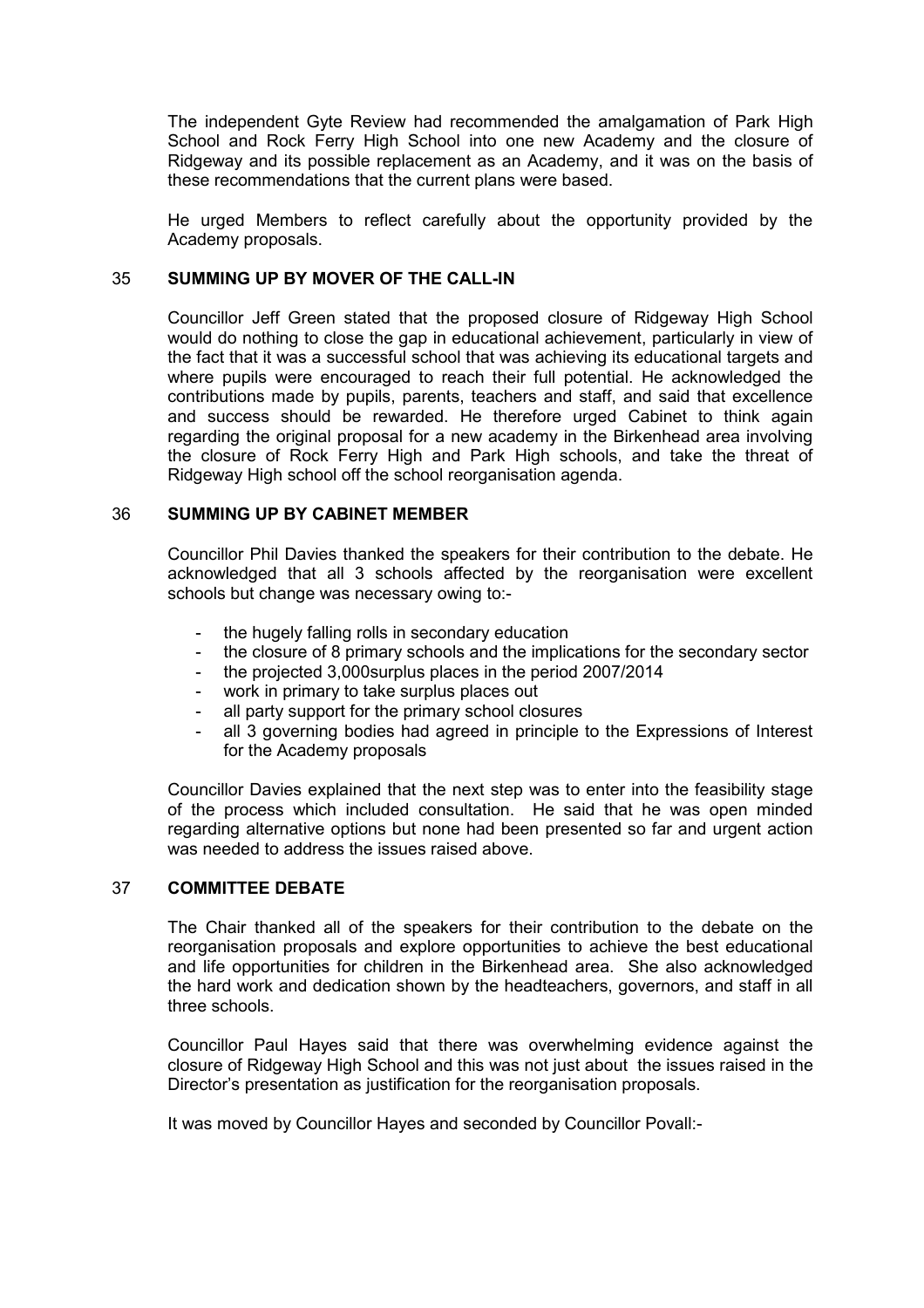"Committee resolves that as no credible evidence has been presented this evening to support the closure of Ridgeway High School, an outstanding school; committee therefore refers this matter back to Cabinet to examine further options, excluding the closure of Ridgeway High School."

The motion was put to the vote and carried (7:6) by virtue of the Chair's casting vote.

Councillor Taylor commented that only one option for the 2 academies had been generated so far and he asked for information as to what other options had been considered. Councillor Doyle endorsed these remarks and suggested that further work was also needed to assess the demand for a boys only secondary school in Birkenhead.

It was moved by Councillor Doyle and seconded by Councillor Taylor that ;-

"Scrutiny Committee thanks witnesses for their evidence and submissions.

Scrutiny considers that it has no 'in principle' objection to the concept of Academy Schools status.

Scrutiny further notes the investment opportunity presently available in the region of £30m for establishing two new academies in Birkenhead.

Scrutiny notes the problem of surplus places in schools and affirms its support for the policy of review to ensure that as much money as possible is spent on educating children rather than maintaining empty spaces.

Scrutiny further affirms its view that educational attainment remains a key priority for the Council and schools not meeting target attainment should be subject to review.

Scrutiny notes the recent rise in attainment results for Ridgeway and Park High Schools.

Scrutiny believes that consultation on reorganisation of schools which may result in the closure or change of status of a school should be open and transparent, and consultees furnished with sufficient robust information and options to make an informed response for consideration.

Scrutiny Committee therefore requests Cabinet to carry out the following additional work prior to proceeding to consultation:

1. A further review of the Expressions of Interest. This review should:-

(i) Establish parental demand for a boys-only academy

(ii) Re-evaluate the proposed attainment targets for both academies in light of the significant improvement made at the current schools

2. Ensure any consultation includes options for change rather than one 'take it or leave it' package. For example:-